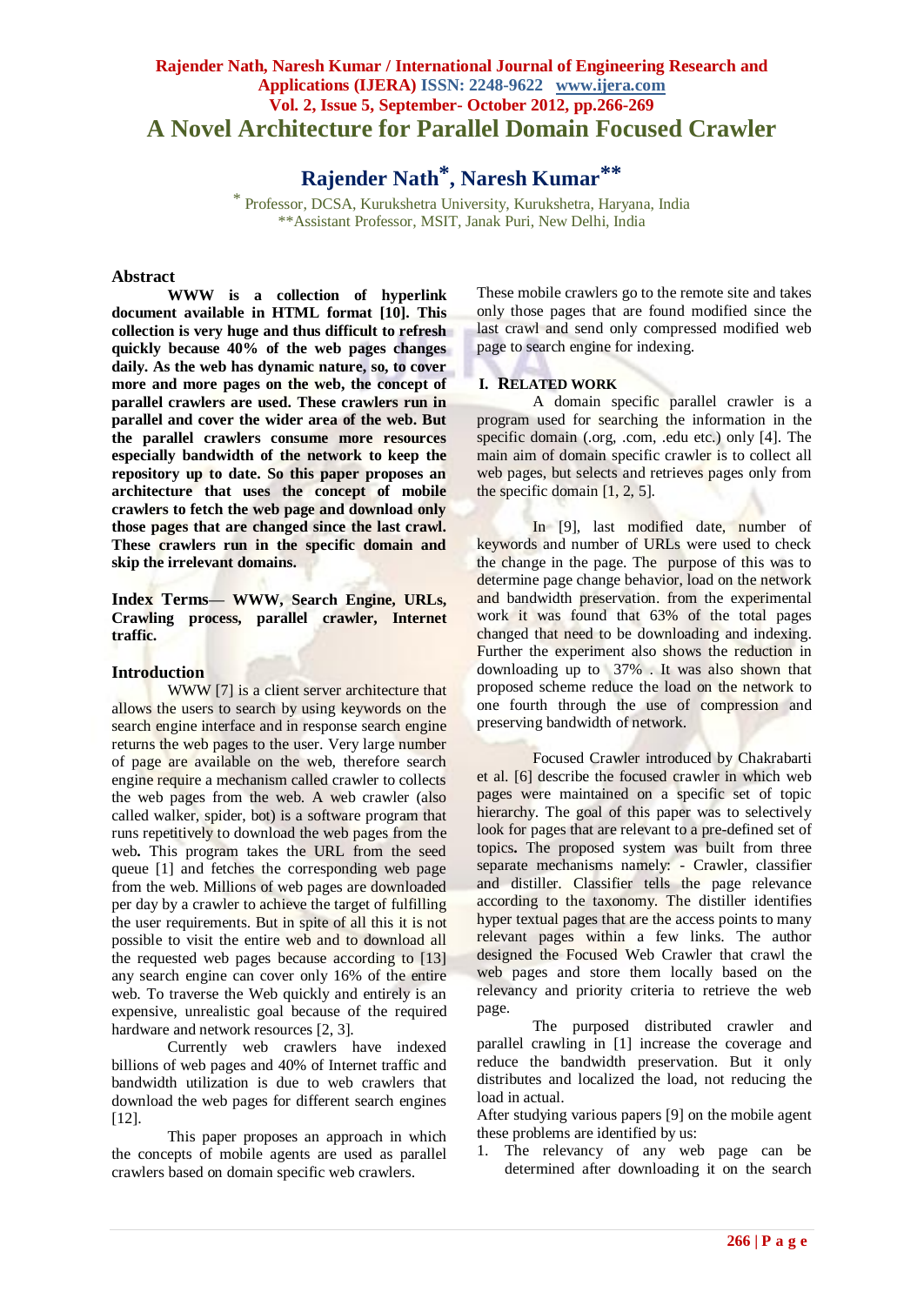### **Rajender Nath, Naresh Kumar / International Journal of Engineering Research and Applications (IJERA) ISSN: 2248-9622 www.ijera.com Vol. 2, Issue 5, September- October 2012, pp.266-269**

engine end only. So once a page is down loaded then what is the benefit of filtering it because all the network resources are already used while downloading it.

2. The load on the network and bandwidth preservation while downloading is considerably large.

To overcome the above listed problems, this paper proposed an architecture for mobile web crawlers that uses the concept of frequency change estimator and some new component helps in cleaning the page that are not changed at the remote site.



### **3. Proposed Work**

The proposed Mobile Crawler is shown in Figure 1, in which the mobile crawler are send to the remote site where they check modification in page. If the page is modified then download it otherwise reject the URL. The major components for proposed architecture are listed below:

- 1. Analyzer Module (AM).
- 2. Domain Name Director (DND).
- 3. Crawler Hand (CH).
- 4. Crawler Manager (CM).
- 5. Data Base (DB).
- 6. Frequency change Estimator (FCE).
- 7. Comparator (CoM).

### **3.1 Crawler Manager**

The main task of CM are mobile crawler generation and assignment of URL's to the mobile crawler for crawling the web pages based on the information taken from the FCE. After receiving the downloaded web pages in compressed form the task of decompressing the web pages is also performed by the CM.

## **3.2 URL Dispatcher**

URL Dispatcher [11] will take the URL from the Comparator module and send them to URL queue for further processing.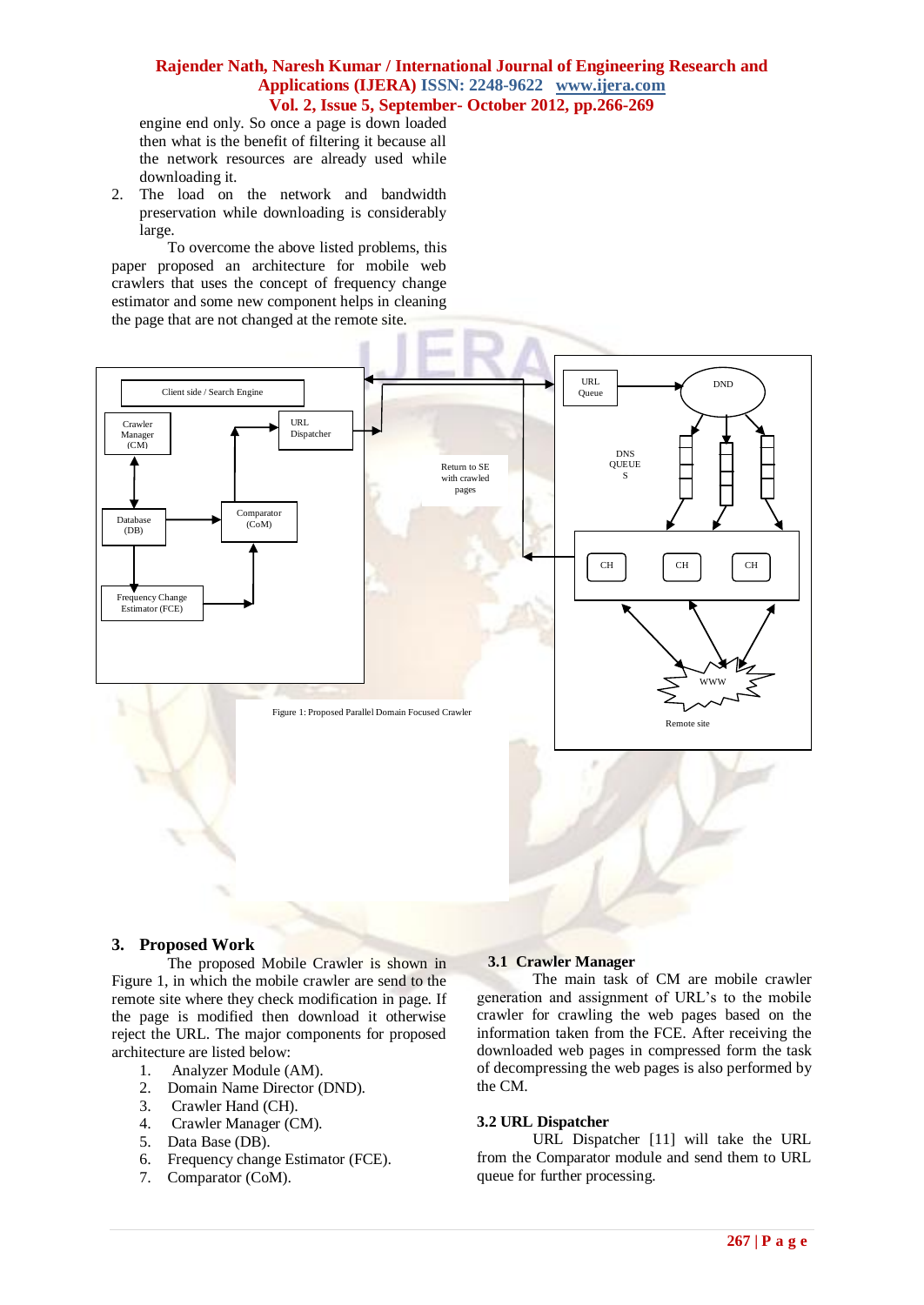## **Rajender Nath, Naresh Kumar / International Journal of Engineering Research and Applications (IJERA) ISSN: 2248-9622 www.ijera.com Vol. 2, Issue 5, September- October 2012, pp.266-269**

## **3.5 Comparator Module**

### **3.3 Frequency Change Estimator**

This module will identify whether the two version of web pages corresponding to the same URL are same. This module is the part of the client site and remains there. The FCE is used to calculate the probability of the page change by visiting the web page periodically [8]. This module maintains the page change frequency of every page at the SE and also judge that in how many days this page will be modified based on periodical visit of this web page by the web crawler. Whenever the date and month of change for any web page occurs it will send the URL of that web page to URL dispatcher so that this web page can be downloaded to refresh the repository.

The CoM checks to see if the downloading period of a web page is reached. If yes, then send this URL of Web page to URL dispatcher for further processing otherwise reject this URL. The last modify and frequency of change is taken from the FCE module that was computed when the URL was previously crawled. It must also be noted that ASCII value of the web page is sent with the mobile crawler so that it will help the mobile crawler to decide that the page is actually changed or not.



### **3.4 Database (DB)**

Figure 2: Crawler Hand

The data base of any system performs the one of major role. This is maintain at the search engine end and contains the information about all the crawled page crawled by the mobile crawlers. This module has five fields:

- 1) Name of URL: Name of those URL's that have been visited by the crawler.
- 2) Parent URL: Parent web page of the current URL.
- 3) ASCII Count: Total sum of ASCII value of each character of the web page.
- 4) Last modified date: Date and month on which the page was last modified.
- 5) Frequency of change: Expected date on which page change will take place.
- 6) File path: Complete path of the web page at the search engine end.

### **3.6 Domain Name Director (DND)**

The main job of the DND is to take the URL from the URL queue and assign them to the particular domain (.org, .com, .edu etc..). Given a URL to the DNS Queue from where crawler will take the URL and fetch the web page. The number of downloading pages or crawling time will depends upon on the URL itself. The distribution of the load on the Crawler Hand is likely to be different depending on the frequency of demand of the domains.

**3.7 Crawler Hand or crawler (CH) -** The major module of the entire proposed architecture is crawl hand (as shown in Figure 2). Crawl Hand retrieves the URL from the DNS Queue in FCFS fashion and sends request to web server. The web documents for corresponding URL are fetched and send to the Manager. Manager will calculate the